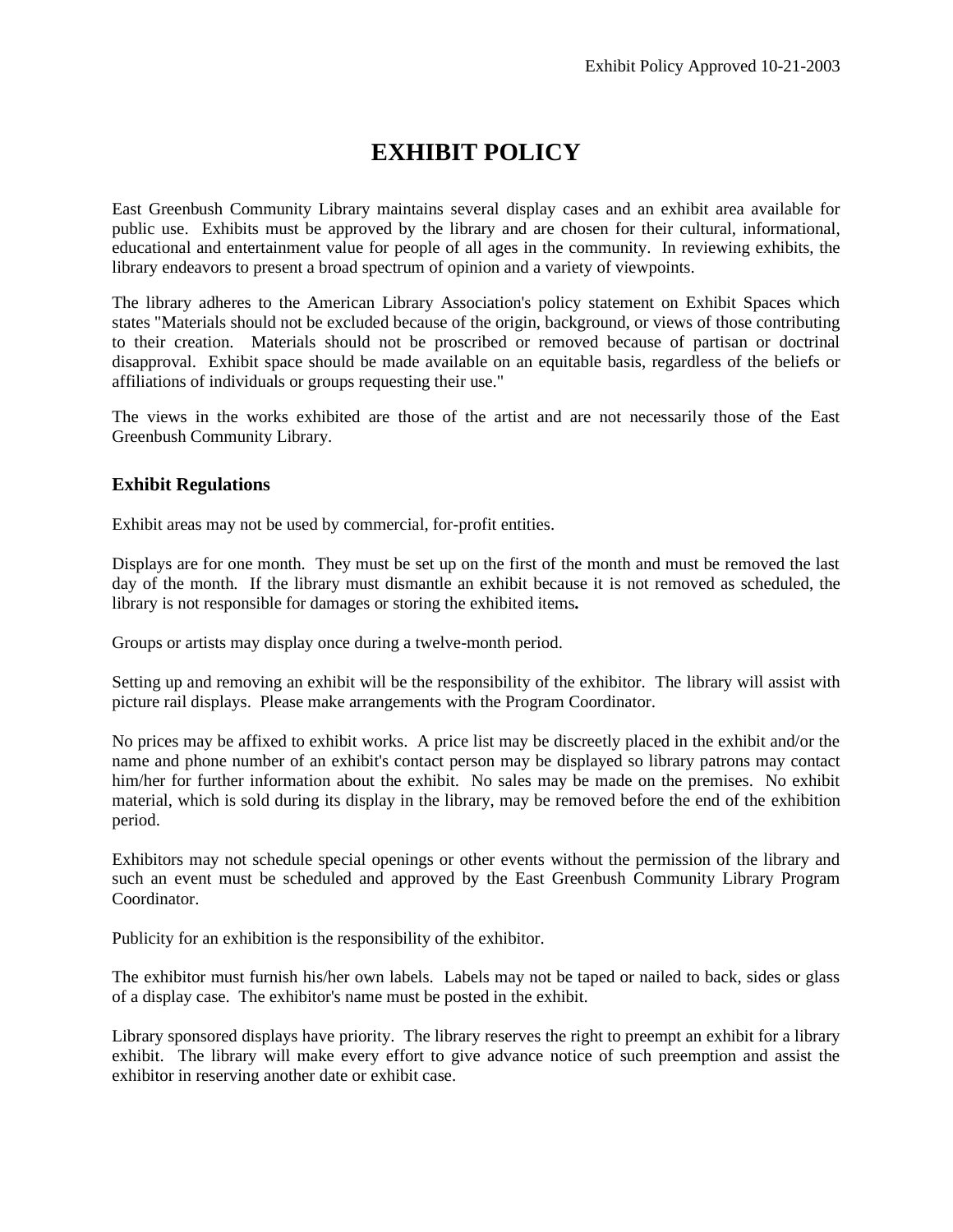The library does not assume responsibility for loss or damage of any item exhibited. All exhibited items are done so at the exhibitor's risk.

The exhibit cases/space must be left in satisfactory condition. Exhibitors using exhibit cases or space assume liability for any damage resulting from said usage.

The library reserves the right to bar future exhibits for infringement of any of the above rules.

Those who object to the content of an exhibit or part of an exhibit held at the library must submit their complaint on a Reconsideration of Library Exhibit form that will be judged according to the policies established by the library. All library users are encouraged to read the library's Exhibit Policy before submitting their request. The Board of Trustees will review the Reconsideration request and notify the complainant in writing of the decision.

*Adopted by Board of Trustees January 16, 2001. Amended: October 21, 2003.*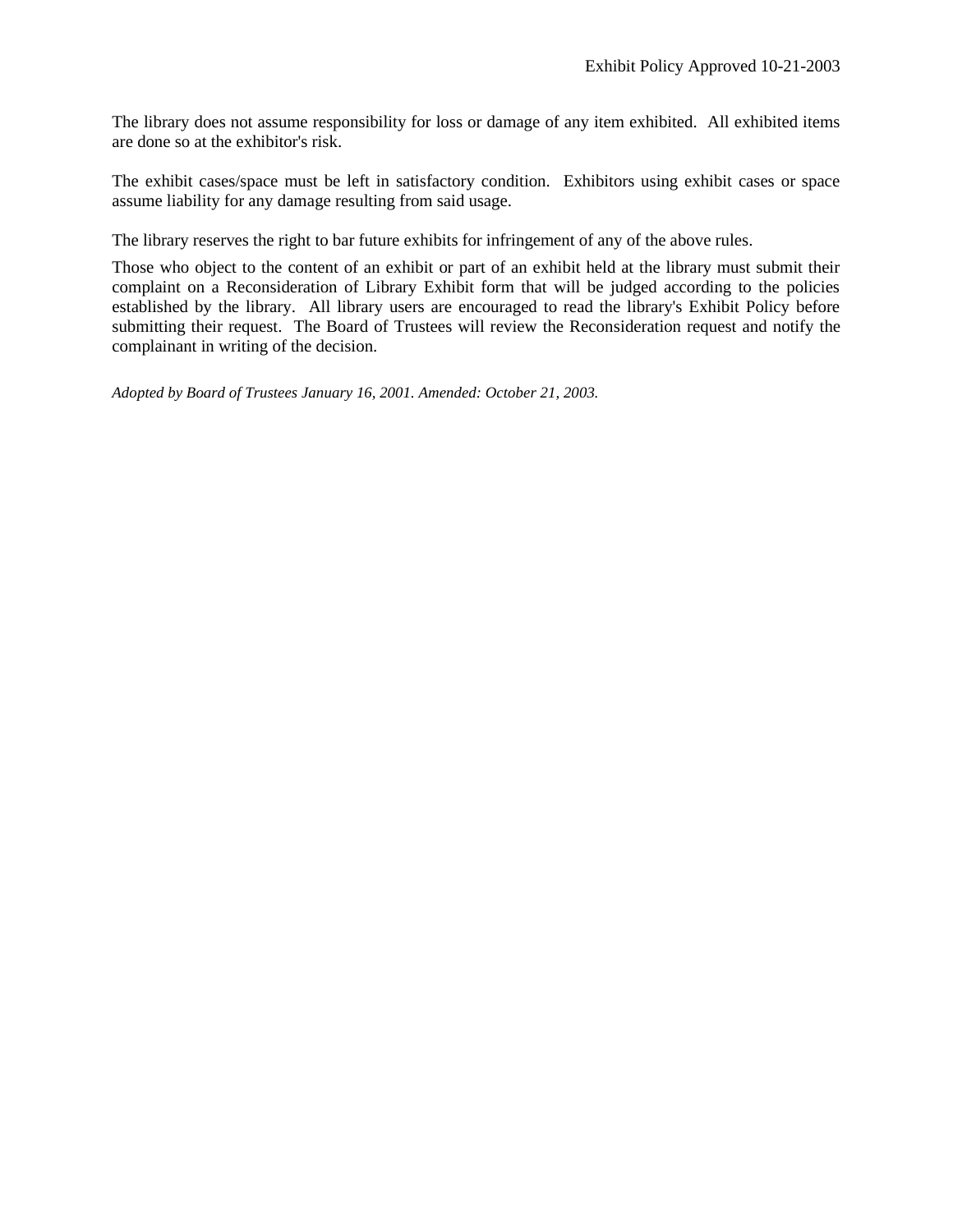# **East Greenbush Community Library**

10 Community Way, East Greenbush, NY 12061<br>phone: 518-477-7476 fax: 518-477-6692 phone: 518-477-7476

# **Exhibit Space Reservation Application**

| Today's date                                                                                                                                                                                                                                                                                                                                                                                                                                                                                                    |
|-----------------------------------------------------------------------------------------------------------------------------------------------------------------------------------------------------------------------------------------------------------------------------------------------------------------------------------------------------------------------------------------------------------------------------------------------------------------------------------------------------------------|
| Please indicate if you desire display cases, lobby wall display space, or both                                                                                                                                                                                                                                                                                                                                                                                                                                  |
| Glass Display Cases<br>Four lighted, locked display cases located in the lobby are available for monthly bookings only. Its<br>dimensions are as follows 60" wide, 66" high, 12" deep. Three adjustable shelves are within each case.                                                                                                                                                                                                                                                                           |
| $\bigcap$ 1(SE)<br>$\Box$ (SW)<br>$\Box$ 3(NW)<br>$\Box 4$ (NE).<br>Please check the display case(s) you desire:                                                                                                                                                                                                                                                                                                                                                                                                |
| Wall Display Space<br>Picture rail is available on three walls in the lobby. Please let the Program Coordinator know what time<br>you will be setting up and dismantling your exhibit.                                                                                                                                                                                                                                                                                                                          |
| Please check the wall spaces you desire (each is 12 linear ft.):<br>$\Box$ 1(East wall Lobby)<br>$\Box$ (East wall Circulation Desk Area)<br>$\Box$ 3 (West wall Lobby)                                                                                                                                                                                                                                                                                                                                         |
| Name                                                                                                                                                                                                                                                                                                                                                                                                                                                                                                            |
| Name of Organization (if applicable)                                                                                                                                                                                                                                                                                                                                                                                                                                                                            |
| Applicant's address                                                                                                                                                                                                                                                                                                                                                                                                                                                                                             |
|                                                                                                                                                                                                                                                                                                                                                                                                                                                                                                                 |
|                                                                                                                                                                                                                                                                                                                                                                                                                                                                                                                 |
| <b>Description of exhibit.</b> Please describe the purpose and nature of the exhibit and types of art and/or<br>media to be exhibited. This information will be used to post on our website to advertise your work for the<br>month. Also if you have photos of your artwork that you would like on the website, please let us know<br>and we can also post those with a description of yourself and your art. (Photos can be submitted either<br>digitally or as photos that we will scan in and then return.) |
|                                                                                                                                                                                                                                                                                                                                                                                                                                                                                                                 |
|                                                                                                                                                                                                                                                                                                                                                                                                                                                                                                                 |
| Exhibit Name (if applicable)                                                                                                                                                                                                                                                                                                                                                                                                                                                                                    |
| Exhibit period (indicate the month/year requested).                                                                                                                                                                                                                                                                                                                                                                                                                                                             |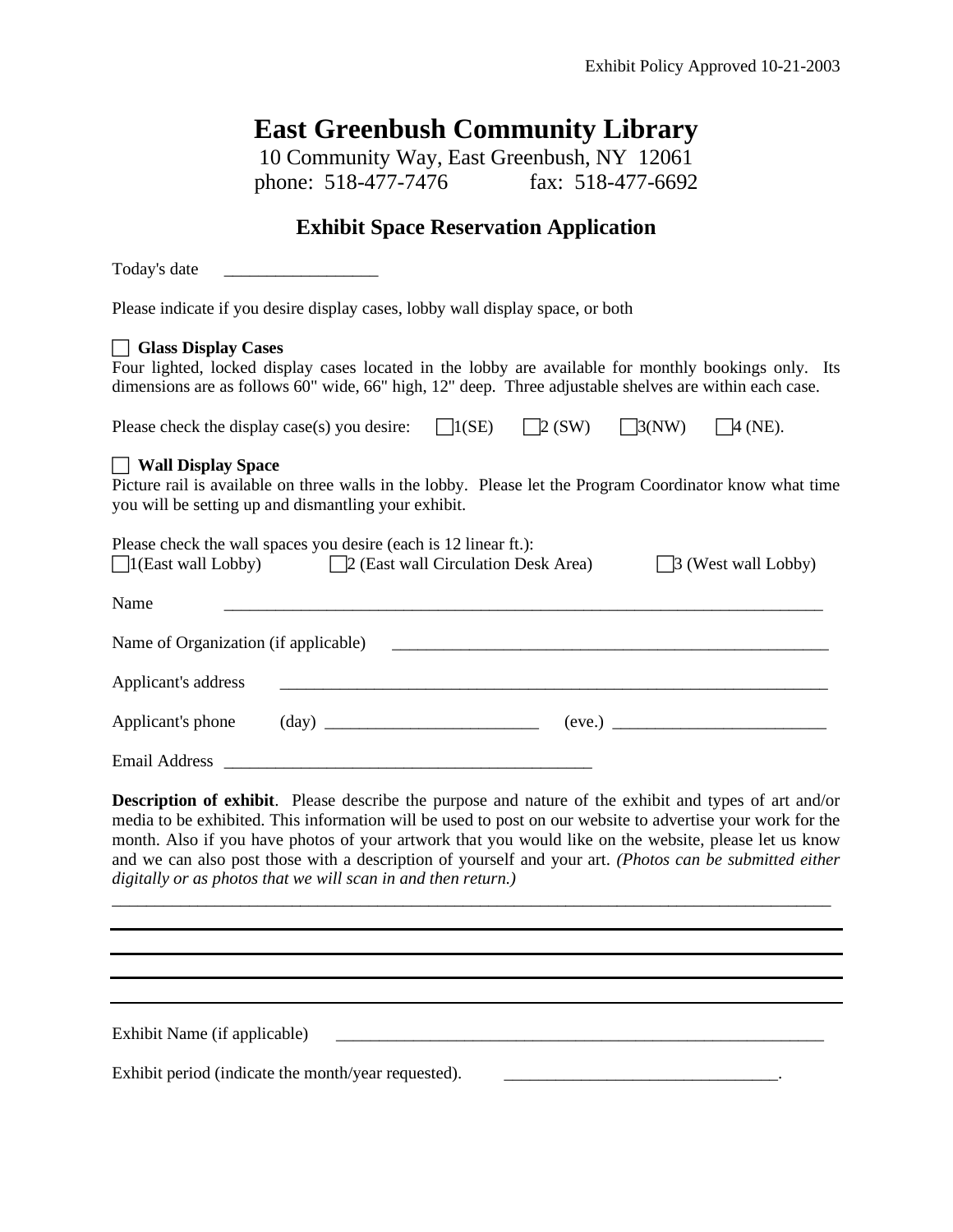*Exhibitors are responsible for installing exhibits on the first day of the month and dismantling the last day of the month before the library closes*. *If the library must dismantle an exhibit because it is not removed as scheduled, the library is not responsible for damages or storing the exhibited items. There will be a \$25 fee if the library must dismantle the exhibit.*

I agree to exhibit in the East Greenbush Community Library and agree to abide by the provisions in the Exhibit Policy and Regulations. I understand that the library accepts no responsibility for the preservation, protection or possible damage or theft of any item exhibited and that all items placed on display at the library are done so at the owner's risk.

| Signature               |                       |      |
|-------------------------|-----------------------|------|
| Date                    |                       |      |
| <b>Library Use Only</b> |                       |      |
| Program Coordinator     |                       |      |
| Approved ________       | Disapproved _________ |      |
|                         |                       | Time |
|                         |                       | Time |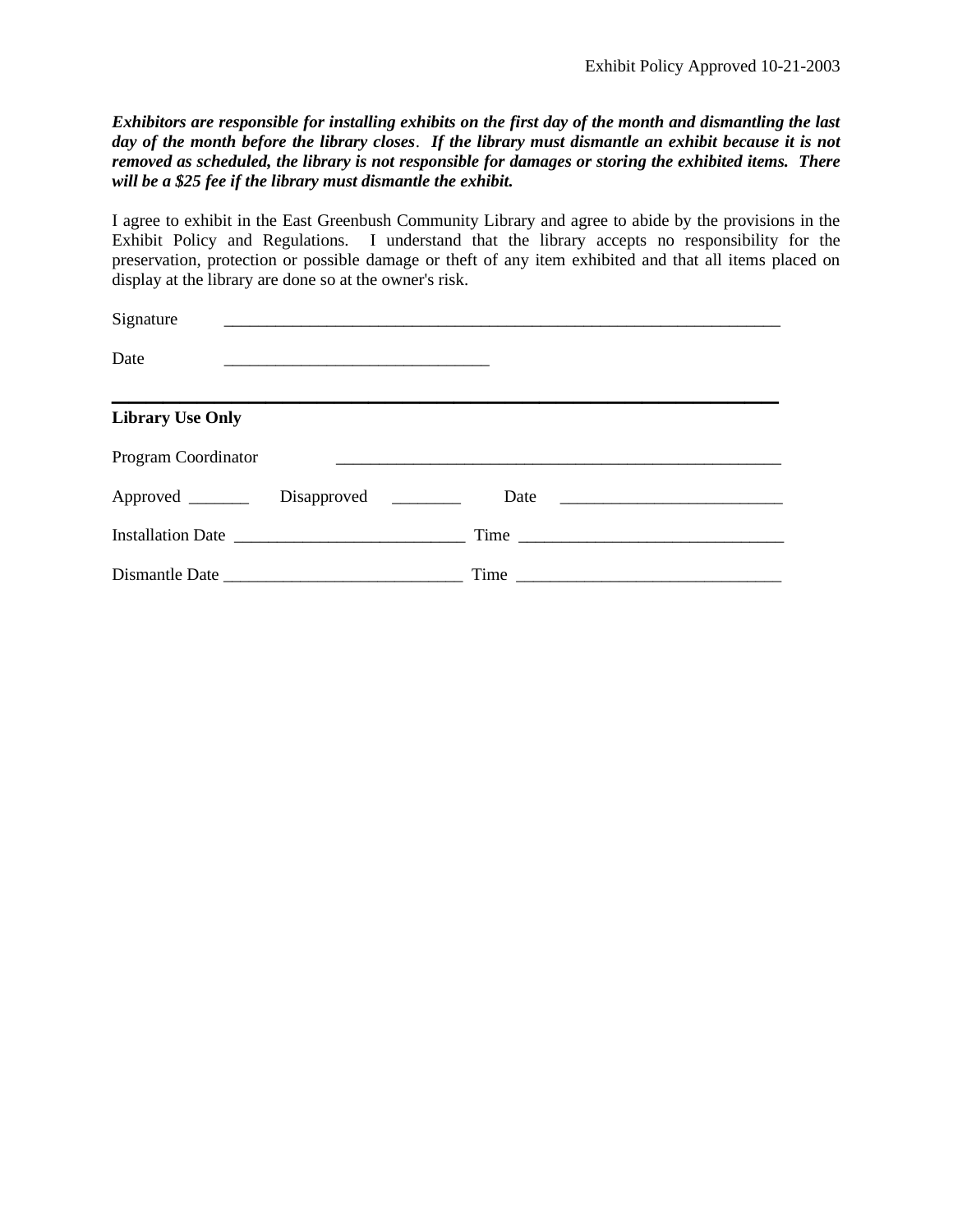# **East Greenbush Community Library**

10 Community Way, East Greenbush, NY 12061 518-477-7476

### **Exhibit Dismantle Acknowledgement**

**Exhibitor: On the day you dismantle your exhibit please sign below and return this form to the Circulation Desk.** 

I acknowledge that I have removed all items from exhibit cases.

Signature of Exhibitor

Date  $\Box$